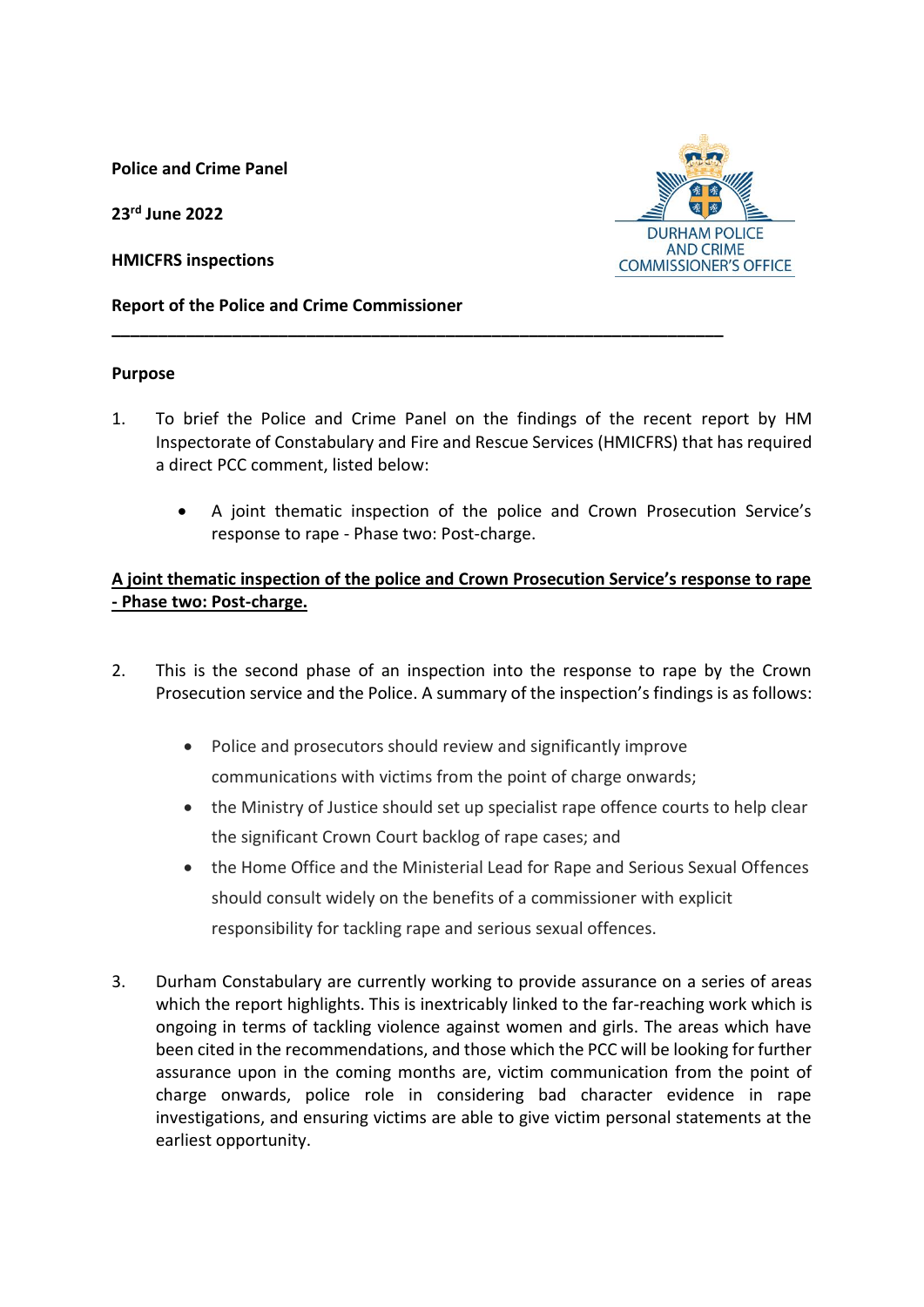## **Recommendations**

4. That the Panel notes the content of the inspection report.

**Joy Allen** Police and Crime Commissioner